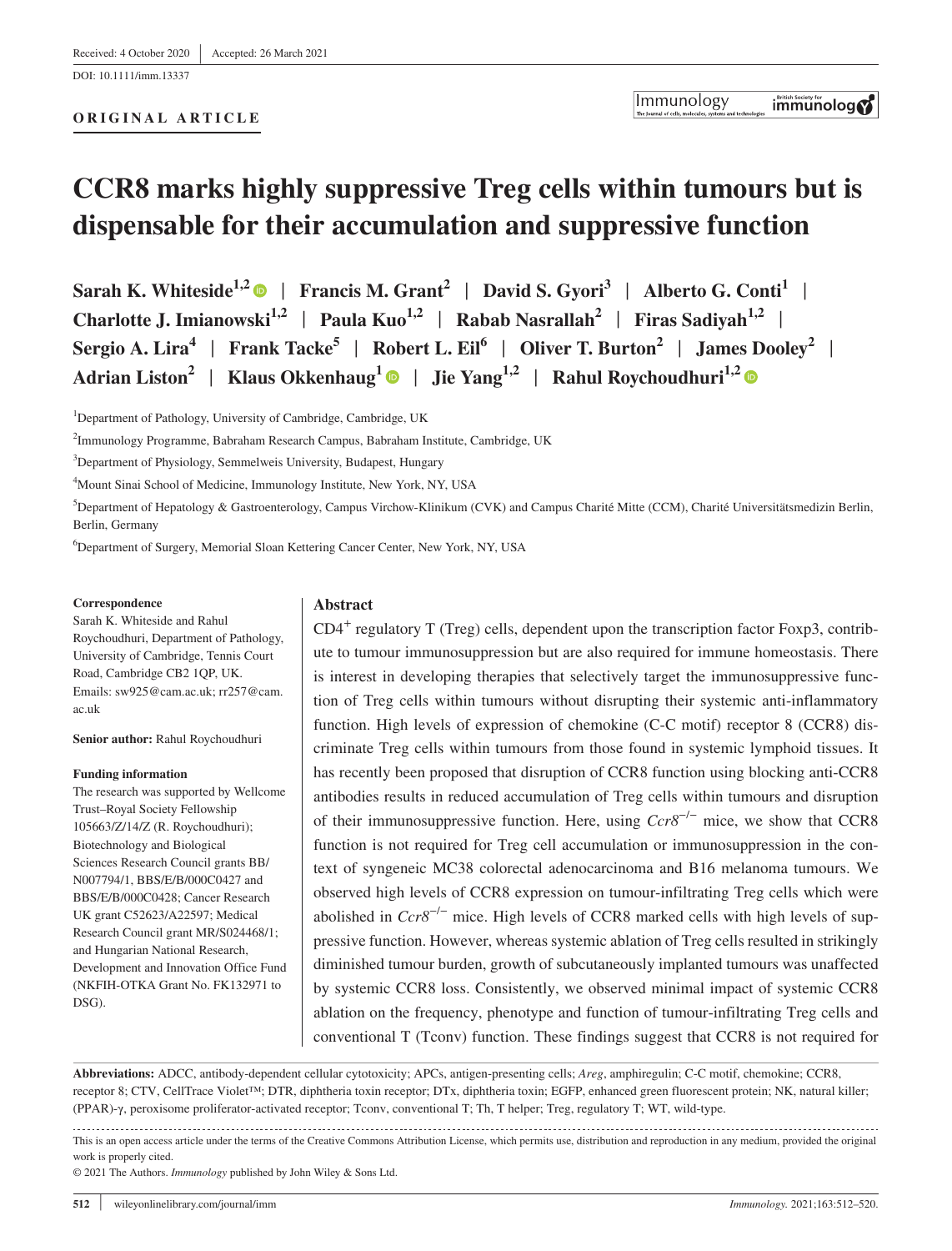Treg cell accumulation and immunosuppressive function within tumours and that depletion of CCR8+ Treg cells rather than blockade of CCR8 function is a more promising avenue for selective immunotherapy.

**KEYWORDS**

Treg, CCR8, Foxp3, CD4<sup>+</sup> T cells, CD8<sup>+</sup> T cells, cancer, immunotherapy

# **INTRODUCTION**

Tumours grow in immunocompetent hosts despite the ability of cells of the adaptive immune system to recognise and kill cancer cells. In part, this phenomenon is attributable to the process of immunosuppression. Tumour immunosuppression is dependent upon a number of peripheral tolerance mechanisms normally employed to prevent unwanted inflammation and autoimmune responses. Therapeutic approaches aimed at disrupting tumour immunosuppression would ideally do so without disturbing systemic peripheral tolerance.  $CD4^+$ regulatory T (Treg) cells are a suppressive T-cell subset required to prevent autoimmune and allergic inflammation [1–3]. Treg cells are often found at high relative frequencies within tumours where they limit immune-mediated rejection of disease [4–6]. Consistent with their suppressive function, low Treg to conventional T (Tconv) cell ratios are associated with favourable survival in several types of cancer including ovarian cancer [7–8], breast cancer [9], non-small-cell lung cancer [10], hepatocellular carcinoma [11], renal cell cancer [12], pancreatic cancer [13], gastric cancer [14], cervical cancer [15] and colorectal cancer [16]. Thus, Treg cells diminish both autoimmune and allergic inflammation, but also hinder effective immune responses against tumours. There is a need to develop therapies that selectively target the immunosuppressive function of Treg cells within tumours without disrupting their systemic anti-inflammatory function.

Recent evidence suggests that Treg cells within different tissues exhibit distinct molecular profiles and functional characteristics. For instance, adipose tissue Treg cells, which express the transcription factor peroxisome proliferator-activated receptor (PPAR)-γ, are critical regulators of tissue metabolism and insulin sensitivity [17–18]. Treg cells in skeletal muscle expressing IL-33 contribute to muscle repair through expression of molecules such as the epidermal growth factor receptor ligand amphiregulin (AREG) [19–20]. Recent studies have now shown that Treg cells infiltrating a variety of human tumours, including breast, colorectal and non-small-cell lung cancers, exhibit an altered transcriptional profile [21–22]. These studies showed that Treg cells within tumours are highly activated when compared to systemic and/or normal tissue Treg cells. Among the identified differences was highly increased expression of the chemokine (C-C motif) receptor 8 (*Ccr8*) gene, encoding CCR8, within tumour-infiltrating Treg cells as compared with Treg cells found in other tissues.

Chemokines are small (∼8–14 kDa) secreted proteins, structurally similar to cytokines, which regulate cell signalling and trafficking through interactions with a subset of seven transmembrane G protein-coupled receptors called chemokine receptors [23]. The chemokine receptor CCR8 is a receptor for CCL1 (in humans and mice) and CCL18 (in humans) [24–25]. CCR8 is expressed on Treg cells, a subset of type helper (Th)-2 cells, monocytic cells and natural killer (NK) cells [24,26–29]. CCR8 has been proposed to play a role in allergic inflammation through loss-of-function studies in mice [28], although the extent of its involvement is unclear, with contradictory results in the literature [30–31]. CCR8 signalling is thought to contribute to Treg cell suppressive function and has been found to promote donor Treg cell survival in a murine model of graft-versus-host disease [32]. Moreover, CCR8 signalling by CCL1 has been proposed to potentiate Treg cell proliferation and suppressive function in the context of inflammation of the central nervous system [33].

A recent study has suggested that CCR8 function is required for Treg cell-mediated tumour immunosuppression [34]. Antibodies with proposed blocking activity were shown to reduce Treg cell accumulation within tumours, drive Tconv cell activation and reduce tumour growth. In addition to blockade, antibodies can induce cell depletion through antibody-dependent cellular cytotoxicity (ADCC) and fixation of complement via the classical pathway of complement activation. Indeed, surface plasmon resonance experiments have shown that rat IgG2b antibodies of different specificity bind all mouse fixed chain receptors with relatively high affinity, such that their biological effect was reduced in *Fcer1g*-deficient mice [35]. These findings raise the untested possibility that the IgG2b antibody used in prior experiments to determine the function of CCR8 in tumour immunity depleted Treg cells via ADCC in addition to blocking CCR8 function [34]. Therefore, the function of CCR8 in tumour immunity remains unclear.

In this study, we examined the function of CCR8 in tumour immunosuppression using mice in which CCR8 expression has been genetically ablated. We confirmed high levels of CCR8 expression on tumour-infiltrating Treg cells, which was abolished on cells from *Ccr8*−/− mice. Whereas systemic ablation of Treg cells resulted in strikingly diminished tumour growth, growth of subcutaneously implanted tumours was unaffected by systemic CCR8 loss. Consistently, we observed minimal impact of systemic CCR8 ablation on the frequency, phenotype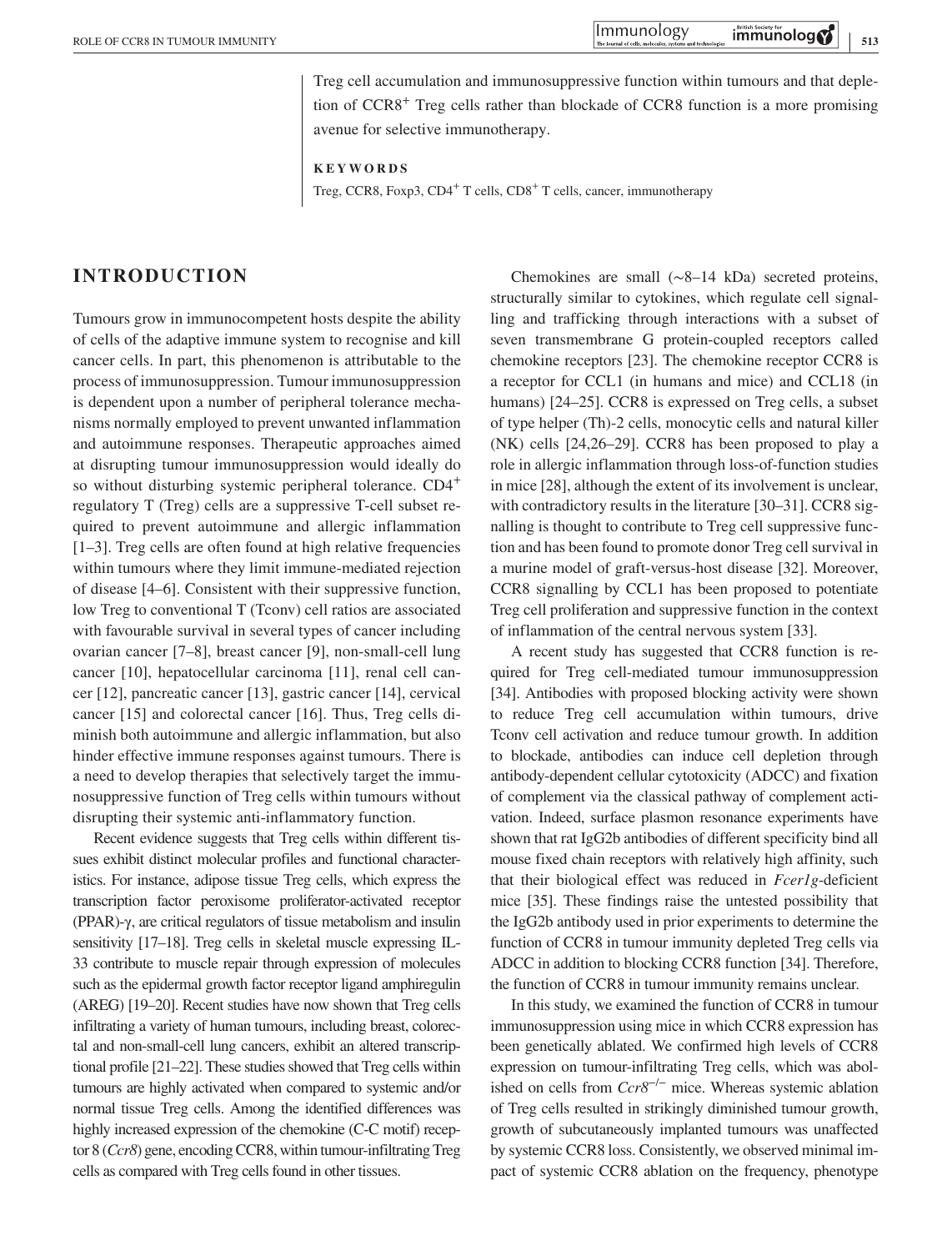and function of tumour-infiltrating Treg cells. These findings suggest that CCR8 is not required for Treg cell accumulation and immunosuppressive function within tumours and that depletion of CCR8+ Treg cells rather than blockade of CCR8 function may provide a means of selective immunotherapy.

# **METHODS**

### **Mice**

*Foxp3*EGFP-DTR mice, originally described by Kim et al [36], were obtained from Jackson Laboratories. *Ccr8*−/− mice were a kind gift from Sergio Lira [26] and Frank Tacke. Animals were genotyped using a custom genotyping service provided by Transnetyx® Inc. All mice were housed at the Babraham Institute Biological Services Unit or the Cambridge University Biomedical Services Gurdon Institute animal facilities. Experiments were performed using mice 8–14 weeks of age, with male and female mice equally distributed into experiment and control groups. Tumour measurements were completed by an independent investigator who was not aware of treatment groups or genotypes. Experiments were repeated 2–4 times using 3–8 mice per group. All animal experiments were conducted in accordance with UK Home Office guidelines and were approved by the Babraham Institute and/or University of Cambridge Animal Welfare and Ethics Review Board.

## **Depletion of Treg cells with diphtheria toxin**

Diphtheria toxin (DTx) from *Corynebacterium diphtheriae* (Sigma-Aldrich) was obtained in lyophilized powder form and reconstituted in sterile double-distilled water according to the manufacturer's instructions. Solutions for injection were made up in sterile PBS to a dose of 25 μg/kg. To achieve transient depletion of Treg cells in *Foxp3*EGFP-DTR mice, DTx was administered via intraperitoneal injection in 100 μl on days 7, 9, 11 and 14 after tumour implantation.

# **MC38 and B16-F10 heterotopic subcutaneous tumour implantation model**

MC38 colon carcinoma cells were purchased from Kerafast. B16-F10 melanoma cells were purchased from ATCC. Cell lines were passaged in DMEM (Invitrogen) supplemented with 10% FCS and antibiotics.  $3.5 \times 10^5 - 2 \times 10^6$  MC38 cells in 100 µl PBS or  $1.25 \times 10^5$  B16-F10 cells in 100 µl PBS were injected subcutaneously into the right flanks of mice, and tumours were measured with digital callipers at serial time-points after implantation as previously described [37].

### **Suppression of Tconv cells by Tregs**

The suppressive capacity of Treg cells was tested as previously described [38].  $CCR8<sup>+</sup>$  and  $CCR8<sup>-</sup>$  Treg cells were FACS sorted from MC38 tumours of  $F\alpha p3^{\text{EGFP-DTR}}$  mice. Naïve CD4<sup>+</sup> Tconv cells (CD25<sup>−</sup> CD44<sup>−</sup> CD62L<sup>+</sup>) were obtained from the spleens of WT CD45.1 mice via florescenceactivated cell sorting (FACS) and stained with CellTrace Violet™ (CTV) according to the manufacturer's protocol (Thermo Fisher Scientific). Treg cells and Tconv cells were plated in a 1:4 ratio in the presence of anti-CD3 (BioLegend 1 µg/ml) and *Rag2*−/− antigen-presenting cells (APCs). Naïve Tconv cells cultured without Treg cells were used as the proliferating control. Cell division was evaluated after 4 days of culture.

### **Flow cytometry analysis**

Tumour samples were digested using collagenase and DNase for 30 min at  $37^{\circ}$ C, and Lympholyte<sup>®</sup> (Cedarlane) was used to isolate lymphocytes from tumours. Cell suspensions were filtered using 40µm cell strainers (BD Biosciences). Spleens were mechanically dissociated over a 40µm cell strainer. Red blood cells were lysed using ACK Lysing Buffer (Gibco). Cells were stained with the Fixable Viability Dye eFluor™ 780 (Thermo Fisher Scientific) to discriminate between live and dead cells and then incubated with the following surface antibodies for 30 min on ice: anti-TCRβ PE (H57-597), anti-CD8 PE-Cy7 (53–6·7), anti-CD25 APC (PC61.5), anti-CD44 PerCP-Cyanine5.5 (IM7), anti-CD45.1 APC (A20) from eBioscience; anti-CD4 BUV395 (GK1.5), anti-CD62L BUV737 (MEL-14) from BD Biosciences and anti-CCR8 BV421 (SA214G2), anti-Thy1.2 BV605 (53-2.1) from BioLegend. Cells were stimulated with phorbol 12-myristate 13-acetate (PMA) and ionomycin and blocked with brefeldin A (BFA) for 4 h in RPMI 1640 complete medium. Intracellular antibodies anti-Foxp3 APC (FJK-16S), anti-IFN-γ FITC (XMG1.2) and anti-TNF PE-Cy7 (MP6-XT22) were purchased from eBioscience and used with the eBioscience Foxp3/Transcription Factor Staining Buffer Set (Invitrogen, Thermo Fisher Scientific) according to the manufacturer's protocol. Samples were analysed using BD Fortessa and Beckman Coulter CytoFLEX analysers. After analysis, data were analysed using FlowJo software (Tree Star, Inc.).

## **Statistical analysis**

Statistical analysis was performed using GraphPad Prism software. Two-tailed Student's *t* tests were used to calculate statistical significance of the difference in sample means. *P* values of less than 0·05 were considered statistically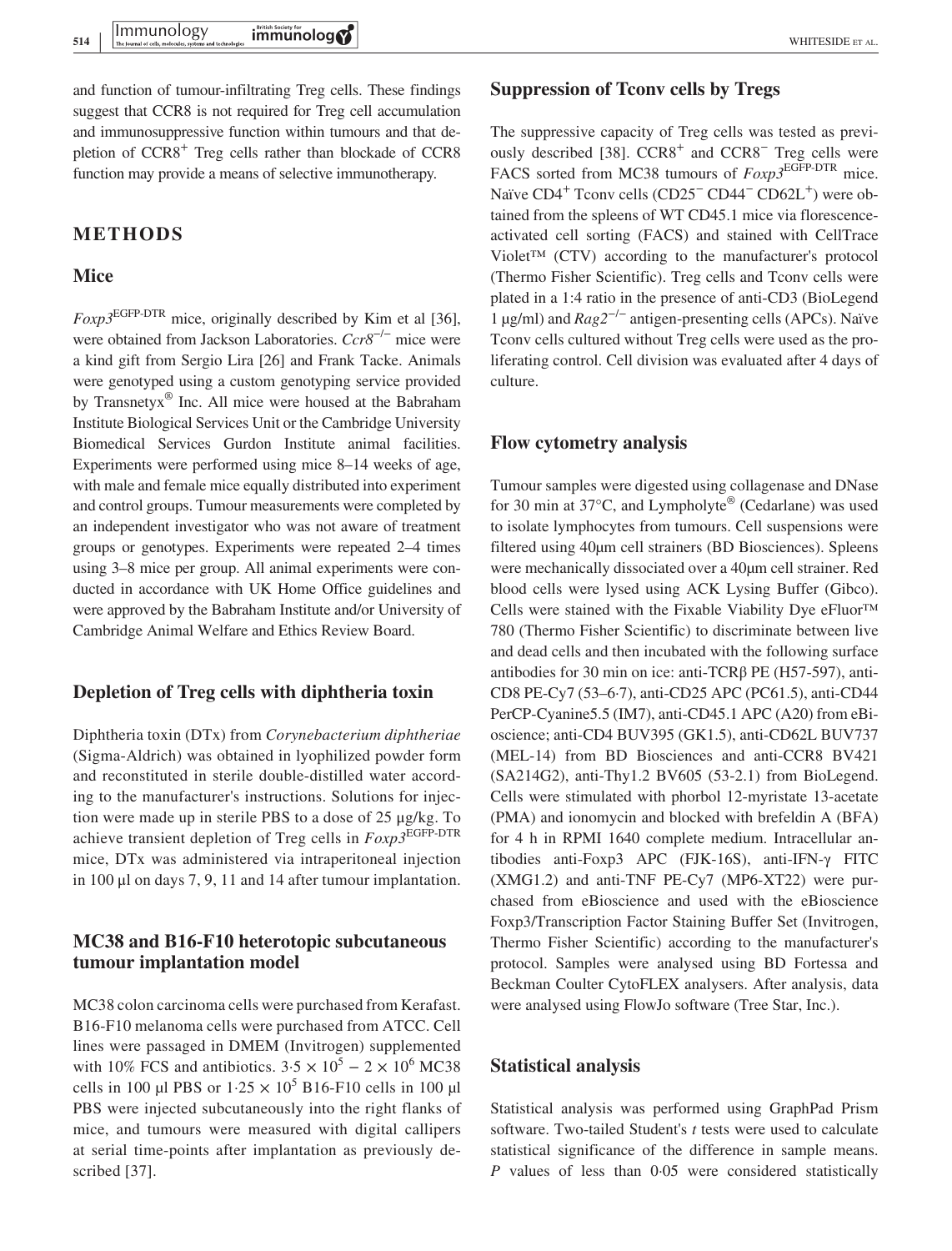significant. In all figures, data represent the mean  $\pm$  the standard error of the mean (SEM). *P* values correlate with symbols as follows: ns = not significant,  $*P < 0.05$ ,  $*P < 0.01$ , \*\*\**P*  $\leq$  0.001, \*\*\*\**P*  $\leq$  0.0001.

# **RESULTS**

# **CCR8 is highly expressed by tumourinfiltrating Treg cells and a subset of Tconv cells within tumours**

To examine the expression of CCR8 on tumour-infiltrating T cells, we subcutaneously implanted syngeneic MC38 colorectal adenocarcinoma cells into wild-type (WT) C57BL/6 animals. Flow cytometry analysis of tumours revealed high levels of CCR8 expression in a substantial fraction of  $Foxp3^+$  CD4<sup>+</sup> T cells and a smaller fraction of CD4<sup>+</sup> and CD8<sup>+</sup> Tconv cells within tumours of tumour-bearing animals, whereas CCR8 expression within corresponding T cell populations in systemic lymphoid tissues was substantially lower (Figure 1a). To test the specificity of this signal and of the antibody used in these experiments, we examined anti-CCR8 antibody staining on the surface of cells within MC38 tumours implanted in WT and *Ccr8*−/− animals. Whereas a substantial proportion of Foxp3<sup>+</sup> Treg cells within tumours of WT animals were positive for anti-CCR8 antibody staining, this signal was abolished upon cells infiltrating tumours of *Ccr8*−/− animals, confirming



**FIGURE 1** High levels of CCR8 expression discriminate Foxp3<sup>+</sup> Treg cells within subcutaneously implanted syngeneic MC38 colorectal adenocarcinoma tumours. (a) Representative flow cytometry (left) and replicate measurements (right) of CCR8 expression on indicated CD4<sup>+</sup> and CD8+ Tcell subsets within tumours and spleens of MC38 tumour-bearing animals at day 21 following tumour implantation. (b) Representative flow cytometry (left) and replicate measurements (right) of CCR8 antibody staining on Treg and CD4+ Tconv and CD8+T cells within MC38 tumours of WT and *Ccr8*−/− animals at day 21 following tumour implantation. Data are representative of 2 independently repeated experiments. Bars and error represent mean and SEM. Student's *t* test; \*\*\* $P < 0.001$ ; \*\*\* $P < 0.0001$ ; ns, not significant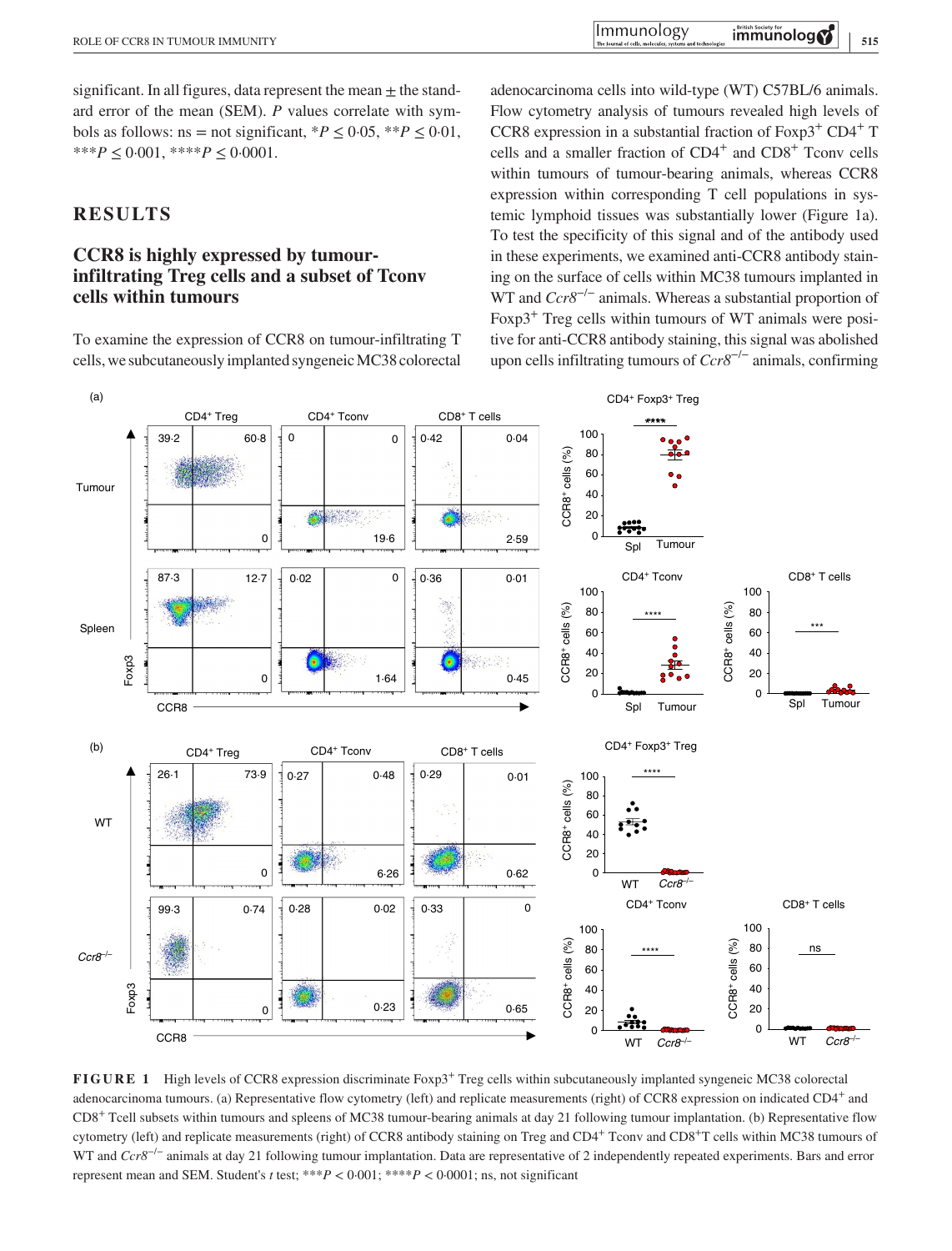

**FIGURE 2** CCR8 marks highly suppressive Foxp3<sup>+</sup> Treg cells within MC38 colorectal adenocarcinoma tumours. Representative flow cytometry (left) of CTV-labelled naïve CD4+ Tconv cells incubated with no Treg cells, or at a 4:1 ratio with intratumoral CCR8− Treg cells or CCR8+ Treg cells from *Foxp3*EGFP-DTR mice after 4 days incubation, and replicate measurements of Tconv cell division (right). Data are representative of 2 independently repeated experiments. Bars and error represent mean and SEM. ordinary one-way ANOVA; \**P* < 0·05;\*\**P* < 0·01 \*\*\**P* < 0·001



**FIGURE 3** Systemic loss of CCR8 does not affect growth of subcutaneously implanted MC38 or B16-F10 tumours in contrast to total Treg cell ablation. (a) Volume of heterotopic MC38 colorectal adenocarcinoma tumours at indicated time-points following implantation into *Foxp3*EGFP-DTR animals which were administered with phosphate-buffered saline (PBS) or diphtheria toxin (DTx) on days 7, 9, 11 and 14. (b) Volume of heterotopic MC38 colorectal adenocarcinoma tumours at indicated time-points following implantation into animals of the indicated genotypes. (c) Volume of heterotopic B16-F10 melanoma tumours at indicated time-points following implantation into *Foxp3*EGFP-DTR animals which were administered with PBS or DTx on days 7, 9, 11 and 14. (d) Volume of heterotopic B16-F10 melanoma tumours at indicated time-points following implantation into animals of the indicated genotypes. *n* = 5–9 animals per genotype. Data are representative of 2 independently repeated experiments. Bars and error represent mean and SEM. Student's *t* test; \*\**P* < 0·01; \*\*\**P* < 0·001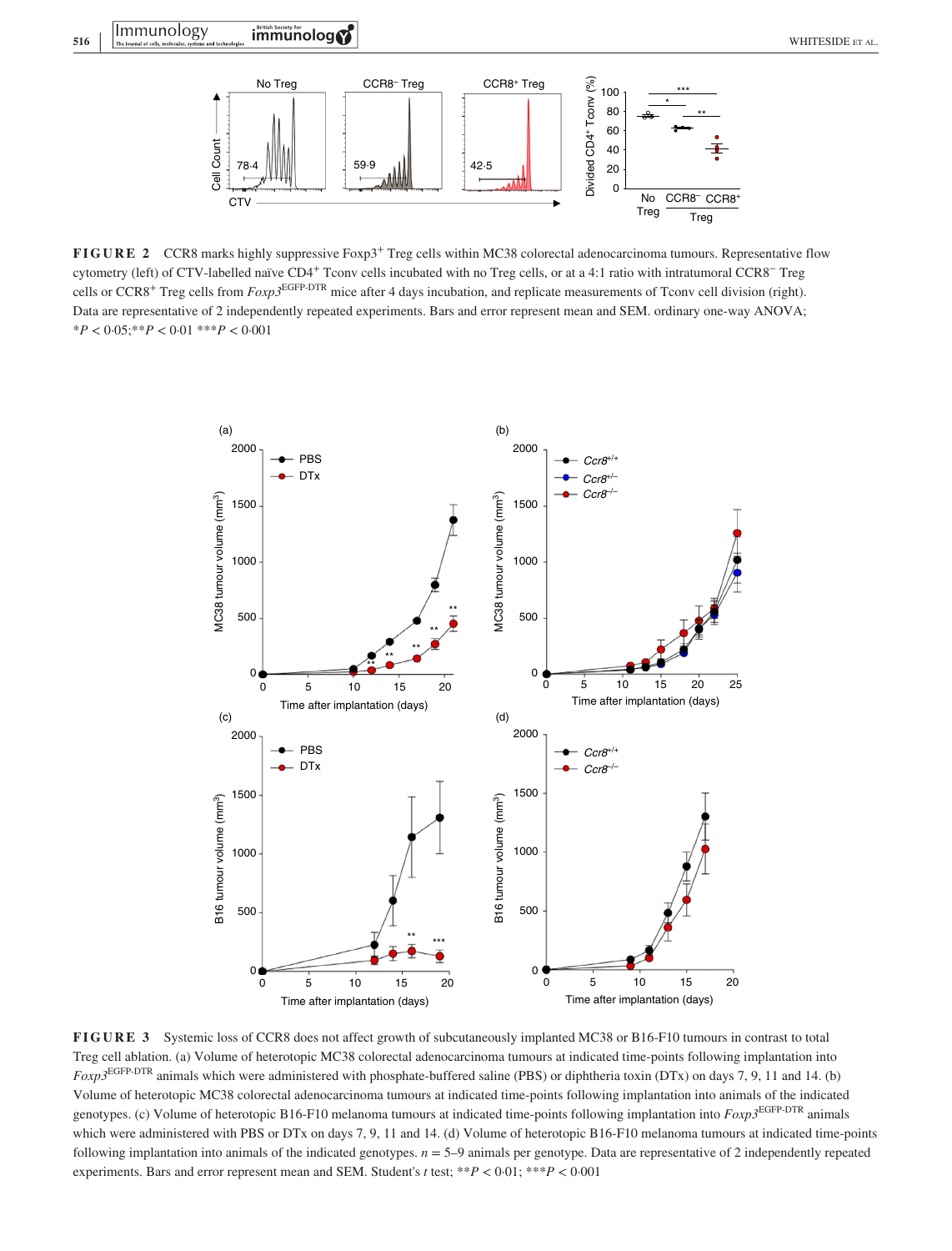both the target and specificity of the antibody used (Figure 1b). CCR8+ Treg cells have been previously described as having enhanced suppressive potential compared to their negative counterparts [34,39]. In order to test in our model whether CCR8 expression marks Treg cells with enhanced suppressive function, we sorted CCR8<sup>−</sup> and CCR8<sup>+</sup> intratumoral Treg cells by FACS and tested their capacity to suppress proliferation of autologous naïve CD4+ Tconv cells *in vitro* (Figure 2). Both CCR8− and CCR8+ Treg cells were capable of suppressing proliferation at 1:4 Treg cell:Tconv cell ratio. However, CCR8+ Treg cells had higher suppressive capacity.

# **Loss of CCR8 expression does not affect the growth of subcutaneously implanted syngeneic tumours**

To test the function of CCR8 in anti-tumour immunity, we measured the growth of subcutaneously implanted MC38 tumours in littermate WT and *Ccr8<sup>−/−</sup>* animals and compared this to the effect of systemic experimental ablation of Treg cells using *Foxp3*EGFP-DTR mice, which express human diphtheria toxin receptor (DTR) and enhanced green fluorescent protein (EGFP) under the transcriptional control of the endogenous *Foxp3* gene, enabling selective depletion of  $F\alpha p3^+$  Treg cells through administration of diphtheria toxin (DTx) [36]. Whereas systemic ablation of Treg cells resulted in substantially reduced growth of MC38 tumours (Figure 3a), systemic loss of CCR8 expression had no significant effect on tumour growth (Figure 3b). Importantly, we had similar observations using the syngeneic B16-F10 melanoma tumour model, growth of which was highly sensitive to Treg cell depletion (Figure 3c) but not to germline ablation of *Ccr8* (Figure 3d). These findings suggest that CCR8 function does not have a measurable effect on tumour growth using a syngeneic tumour model highly sensitive to the suppressive function of Treg cells.

# **Loss of CCR8 expression does not affect Treg cell accumulation or activation of CD4+ or CD8+ Tconv cells within tumours**

To formally test the function of CCR8 in Treg cell accumulation within tumours, we examined the frequency and number



**FIGURE 4** CCR8 expression is dispensable for Foxp3<sup>+</sup> Treg cell accumulation within tumours. (a) Representative flow cytometry (left) and replicate measurements (right) of Foxp3+ Treg cells within spleens and MC38 tumours of WT and *Ccr8*−/− animals at day 21 following tumour implantation. (b) Representative flow cytometry (left) and replicate measurements (right) of CD4<sup>+</sup> and CD8<sup>+</sup> Tconv cells within spleens and MC38 tumours of WT and *Ccr8*−/− animals at day 21 following tumour implantation. *n* = 11–18 mice per genotype. Data are representative of 4 independently repeated experiments. Bars and error represent mean and SEM. Student's *t* test; ns, not significant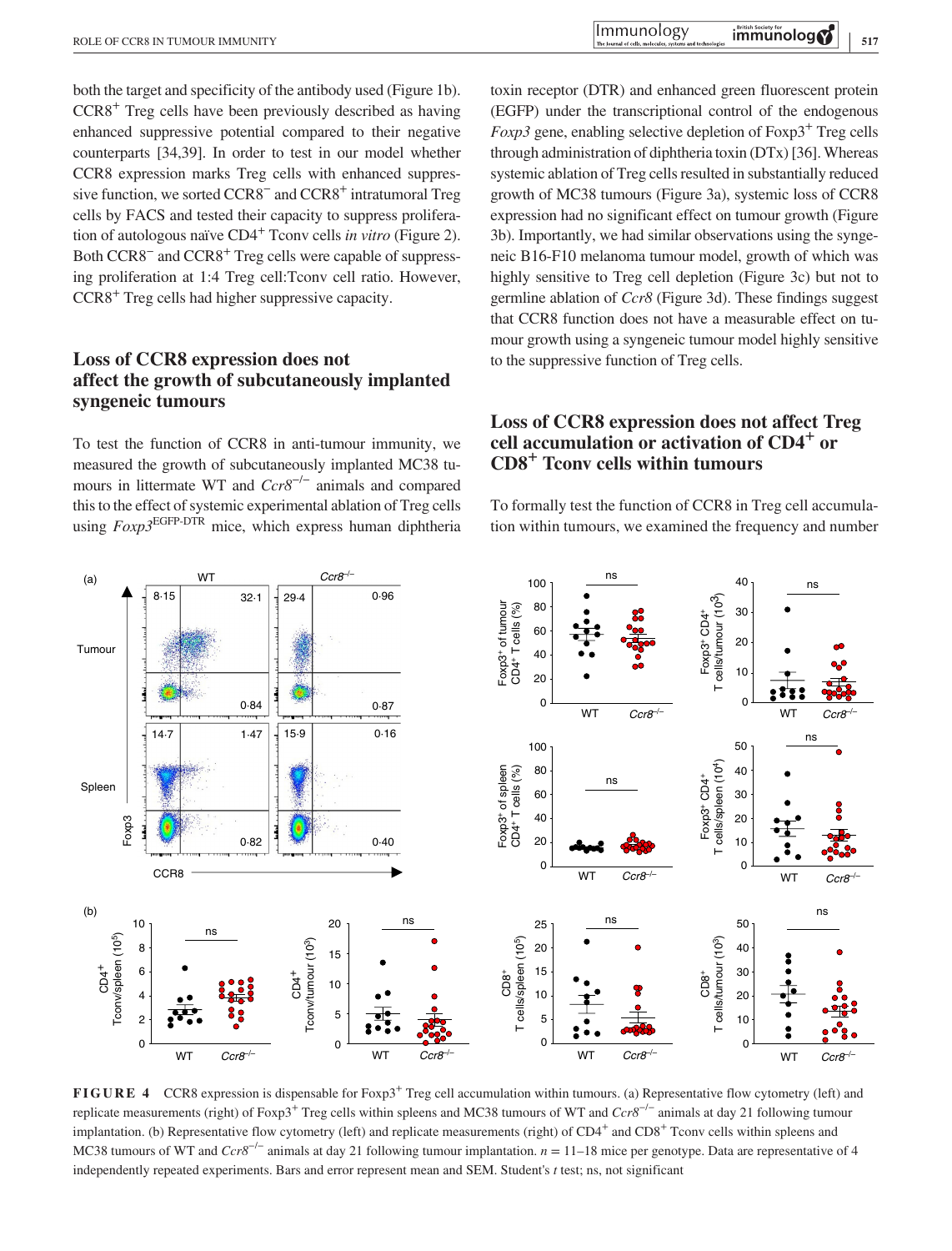of Foxp3+ Treg cells within MC38 tumours implanted in WT and *Ccr8*−/− animals (Figure 4a). This analysis revealed that loss of CCR8 function does not affect the frequency or total number of Treg cells within tumours and spleens. No increase was observed in the number of  $CD4^+$  or  $CD8^+$ Tcony cells within tumours of *Ccr8<sup>−/−</sup>* animals (Figure 4b). Consistently, we did not observe increased production of the type I cytokines IFN-γ and TNF among CD4<sup>+</sup> Tconv (Figure 5a) and  $CD8<sup>+</sup>$  (Figure 5b) T cells within tumours or spleens. Collectively, these findings suggest that CCR8 function does not substantially affect anti-tumour immune responses in the syngeneic MC38 colorectal adenocarcinoma model, despite its sensitivity to Treg cell ablation.

# **DISCUSSION**

The immunosuppressive function of Treg cells is an important therapeutic target in the immunotherapy of cancer. However, Treg-targeted therapies should ideally spare the



**FIGURE 5** CCR8 expression does not impact suppression of CD4<sup>+</sup> or CD8<sup>+</sup> Tconv activation within tumours. (a) Representative flow cytometry (left) and replicate measurements (right) of IFN-γ and TNF expression as detected by intracellular cytokine staining of CD4+ Tconv cells from spleens and MC38 tumours of WT and *Ccr8*−/− animals at day 21 following tumour implantation. (b) Representative flow cytometry (left) and replicate measurements (right) of IFN- $\gamma$  and TNF expression as detected by intracellular cytokine staining of CD8<sup>+</sup> T cells from spleens and MC38 tumours of WT and *Ccr8*-KO animals at day 21 following tumour implantation. *n* = 11–18 mice per genotype. Data are representative of 4 independently repeated experiments. Bars and error represent mean and SEM. Student's *t* test; ns, not significant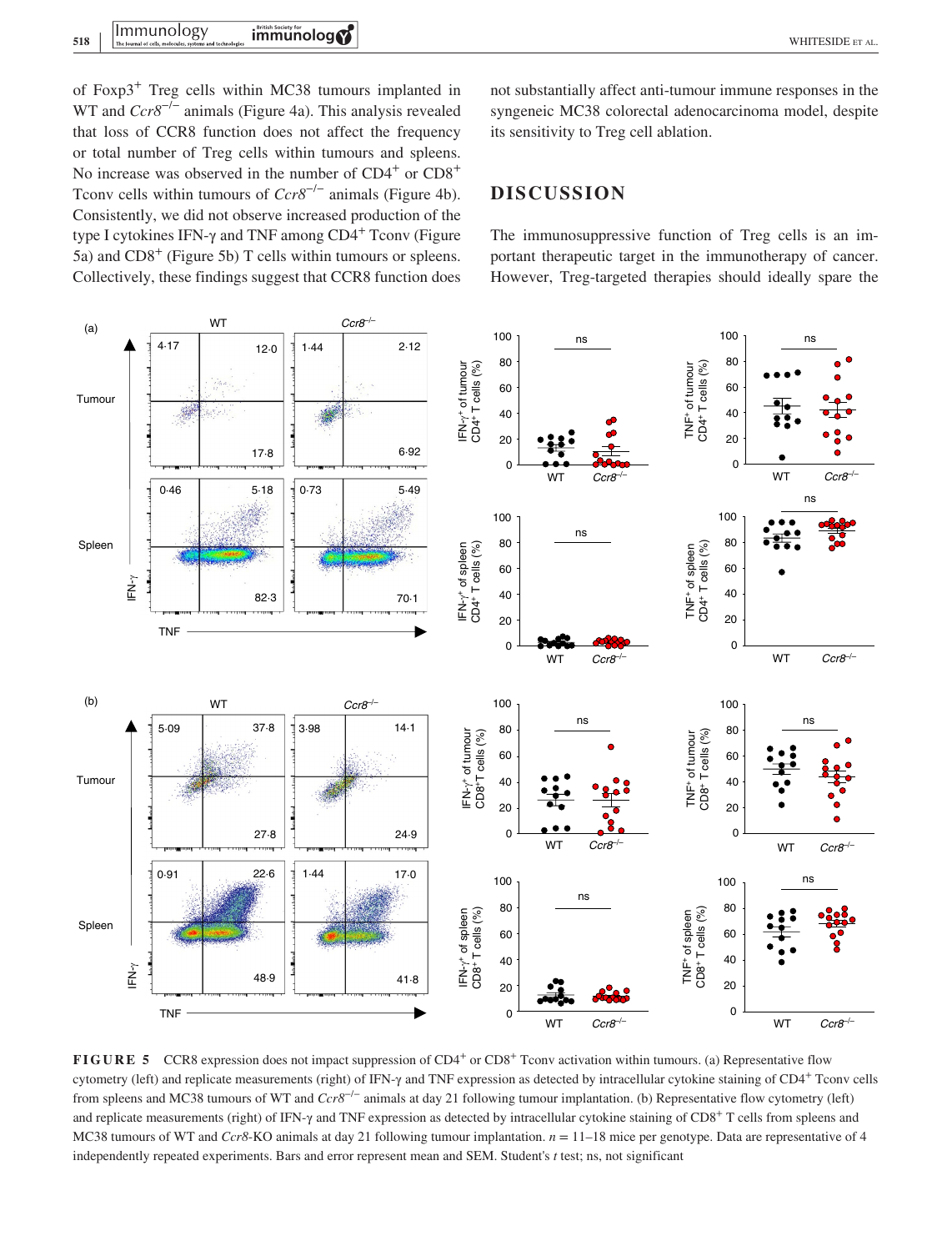systemic anti-inflammatory function of Treg cells in other tissues. There is consequently considerable interest in understanding whether Treg cells within tumours possess unique molecular characteristics enabling their selective targeting, either through functional disruption or cellular depletion. Recent studies have identified high levels of CCR8 expression as a distinguishing feature of Treg cells within tumours. It has also been proposed, through experiments where anti-CCR8 antibodies have been systemically administered, that blockade of CCR8 function impairs the ability of Treg cells to suppress anti-tumour immunity [34]. Here, we formally tested the contribution of CCR8 to anti-tumour immunity using genetic loss-of-function experiments in mice. We found that CCR8 expression was dispensable both for Treg cell accumulation within tumours and for their immunosuppressive function. CCR8 is also reported to be expressed by Th2 cells, monocytic cells and NK cells. We observed no changes in the frequency of total  $CD4<sup>+</sup>$  Tconv cells in the spleens or tumours of *Ccr8*−/− mice compared to *Ccr8*+/+ animals but did not in this study examine whether there were differences in the composition of the  $CD4<sup>+</sup>$  Tconv compartment. In addition, the contribution of CCR8 to the function of NK cells and monocytes within tumours was not resolved. Thus, while we observed no overall difference in Treg cell infiltration and tumour immunity in the absence of CCR8, it will be important to examine its functions in greater cellular and molecular resolution in future studies.

We would like to emphasise that our observations are not inconsistent with the recently reported ability of anti-CCR8 antibodies to reduce tumour growth in syngeneic tumour models in mice, but suggest a re-interpretation of the mechanism underlying these observations [34]. In particular, while anti-CCR8 antibodies may have blocking activity, it is possible that the isotypes used also caused some extent of cellular depletion through ADCC. Indeed, mouse fixed chain receptors can cross-react with antibodies of the rat IgG2b isotype [35]. Whether the anti-CCR8 antibodies used functioned in part through induction of Treg cell depletion has yet to be formally tested. The hypothesis that therapeutic depletion of CCR8+ cells rather than blockade of CCR8 function leads to induction of anti-tumour immunity is indeed consistent with recently reported findings that administration of anti-CCR8 nanobodies with blocking function does not augment tumour immunity, but does so when provided the capability for ADCC [40].

Using *Ccr8*-deficient mice to confirm the specificity of anti-CCR8 staining, our findings validate prior conclusions that Treg cells infiltrating MC38 colorectal adenocarcinoma tumours express high levels of CCR8 on their cell surface. Thus, depletion of CCR8-expressing cells remains a potentially important therapeutic approach. Our findings therefore do not lessen the importance of CCR8 as a potential target in therapies aimed at selectively targeting tumour-associated Treg cells, but suggest that therapeutic depletion of  $CCR8<sup>+</sup>$ 

Treg cells rather than blockade of CCR8 function is likely to be more efficacious.

# **ACKNOWLEDGEMENTS**

We thank Bernhard Moser of Cardiff University and David Withers of the University of Birmingham for ideas and discussion. The research was supported by the Wellcome Trust/ Royal Society grant 105663/Z/14/Z, the UK Biotechnology and Biological Sciences Research Council grant BB/ N007794/1, Cancer Research UK grant C52623/A22597, MRC grant MR/S024468/1 and Hungarian National Scientific Research Fund grant (NKFIH-OTKA FK132971). We thank members of the Babraham Institute Biological Services Facility and University of Cambridge UBS Gurdon Facility for technical support with animal experiments and the members of the Flow Cytometry Core from the Babraham Institute and the Department of Pathology at the University of Cambridge. We thank members of the Roychoudhuri laboratory for sharing of reagents, protocols, ideas and discussion.

#### **CONFLICT OF INTERESTS**

The authors have no competing interests to declare.

#### **ORCID**

*Sarah K. Whiteside* [https://orcid.](https://orcid.org/0000-0003-4354-4713) [org/0000-0003-4354-4713](https://orcid.org/0000-0003-4354-4713) *Klaus Okkenhaug* <https://orcid.org/0000-0002-9432-4051> *Rahul Roychoudhuri* [https://orcid.](https://orcid.org/0000-0002-5392-1853) [org/0000-0002-5392-1853](https://orcid.org/0000-0002-5392-1853)

#### **REFERENCES**

- 1. Josefowicz SZ, Lu LF, Rudensky AY. Regulatory T cells: mechanisms of differentiation and function. Annu Rev Immunol. 2012;30:531–64.
- 2. Sakaguchi S, Yamaguchi T, Nomura T, Ono M. Regulatory T cells and immune tolerance. Cell. 2008;133:775–87.
- 3. Benoist C, Mathis D. Treg cells, life history, and diversity. Cold Spring Harb Perspect Biol. 2012;4:a007021.
- 4. Roychoudhuri R, Eil RL, Restifo NP. The interplay of effector and regulatory T cells in cancer. Curr Opin Immunol. 2015;33:101–11.
- 5. Quezada SA, Peggs KS, Simpson TR, Allison JP. Shifting the equilibrium in cancer immunoediting: from tumor tolerance to eradication. Immunol Rev. 2011;241:104–18.
- 6. Stockis J, Roychoudhuri R, Halim TYF. Regulation of regulatory T cells in cancer. Immunology. 2019;157:219–31.
- 7. Curiel TJ, Coukos G, Zou L, Alvarez X, Cheng P, Mottram P, et al. Specific recruitment of regulatory T cells in ovarian carcinoma fosters immune privilege and predicts reduced survival. Nat Med. 2004;10:942–9.
- 8. Sato E, Olson SH, Ahn J, Bundy B, Nishikawa H, Qian F, et al. Intraepithelial CD8+ tumor-infiltrating lymphocytes and a high CD8+/regulatory T cell ratio are associated with favorable prognosis in ovarian cancer. Proc Natl Acad Sci USA. 2005;102:18538–43.
- 9. Bates GJ, Fox SB, Han C, Leek RD, Garcia JF, Harris AL, et al. Quantification of regulatory T cells enables the identification of